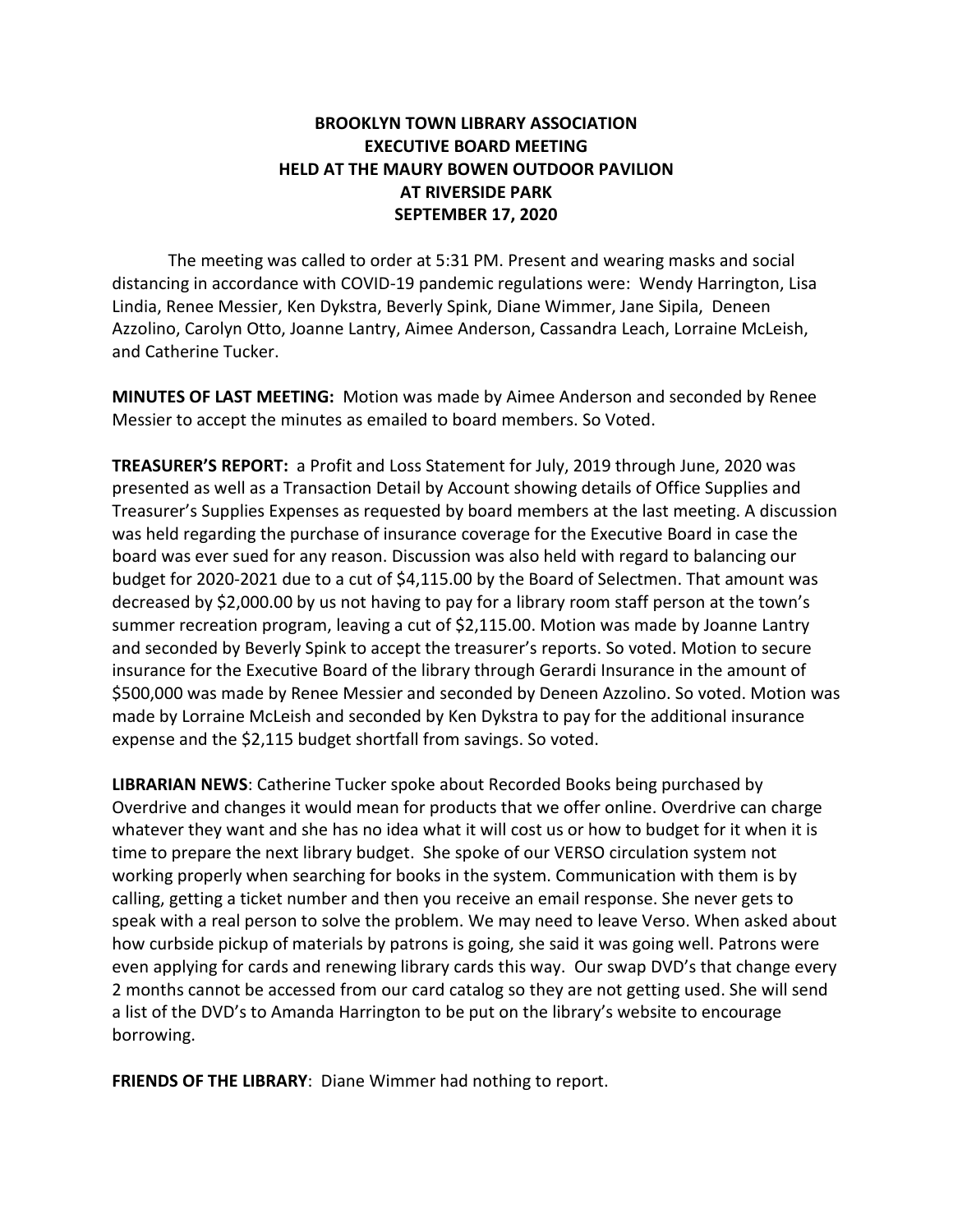## **OLD BUSINESS:**

**Maintenance Update:** Paul Johnson of Johnson Electric in Pomfret replaced the emergency lighting and exit light upstairs on August 26<sup>th</sup>. He will come back to replace the outside flood light in the parking lot which burned out. He will install lower voltage lights. Wendy Harrington stated that our outdoor air conditioning unit is now of the age where replacement parts would probably no longer exist and any replacement of the uanit would be costly if it broke down.

**Staff Evaluations:** This had been tabled from our last meeting. Wendy Harrington presented drafts of separate evaluation forms for Library Director and Librarian/Clerk. It was decided that an employee's first evaluation should be done on the anniversary of their date of hire. Subsequent evaluations should be done at the same time of year for all. With regard to an evaluation committee needed to evaluate the Library Director, Diane Wimmer suggested that at a chosen particular meeting each year we should designate who will be the Evaluation Committee for that particular year. A motion was made by Ken Dykstra and seconded by Carolyn Otto to approve the staff evaluation drafts with the following changes: Provide a place for the employee to sign and date it and to agree or disagree with their evaluation.

**Donation to Library From Estate:** The August 21<sup>st</sup> visit to the library by the Merrill Lynch Financial Advisor and niece of the deceased was cancelled due to travel restrictions imposed by the COVID-19 pandemic. Our wish list was sent to the financial advisor and in return the deceased's niece sent us a check for \$2,000 for 2 new Dell Laptop computers and wireless mice which have been purchased. A donation confirmation letter and thank you was sent. When COVID-19 is over, the niece and financial advisor will visit the library at which time the niece will decide about making a further donation.

**Secretary Vacancy:** the item was tabled and will be taken up by the Nominating Committee as part of its duties for the annual meeting.

Library Communication: Renee, Catherine and Wendy met on August 17<sup>th</sup> and many communications issues were ironed out.

## **NEW BUSINESS:**

**Library Re-Opening:** Prior to the meeting, Wendy sent board members the site to look over the Reopen Connecticut regulations for Libraries to re-open. Catherine would first need to complete the self-certification on the website and receive a Reopen CT badge. Wendy gave out a list of what safety precautions had already been put in place for an eventual opening and other suggestions were discussed as well. It was decided that any reopening would be by appointment. We did have the choice to use a WIX app on our website for patrons to go online to schedule appointments and it was discussed what that would entail for staff. It was decided to instead use a standard appointment book type of set up with patrons phoning in to schedule their appointments. Wendy Harrington had already prepared forms for that purpose to cover book borrowing appointments as well as computer use appointments and handed them over to